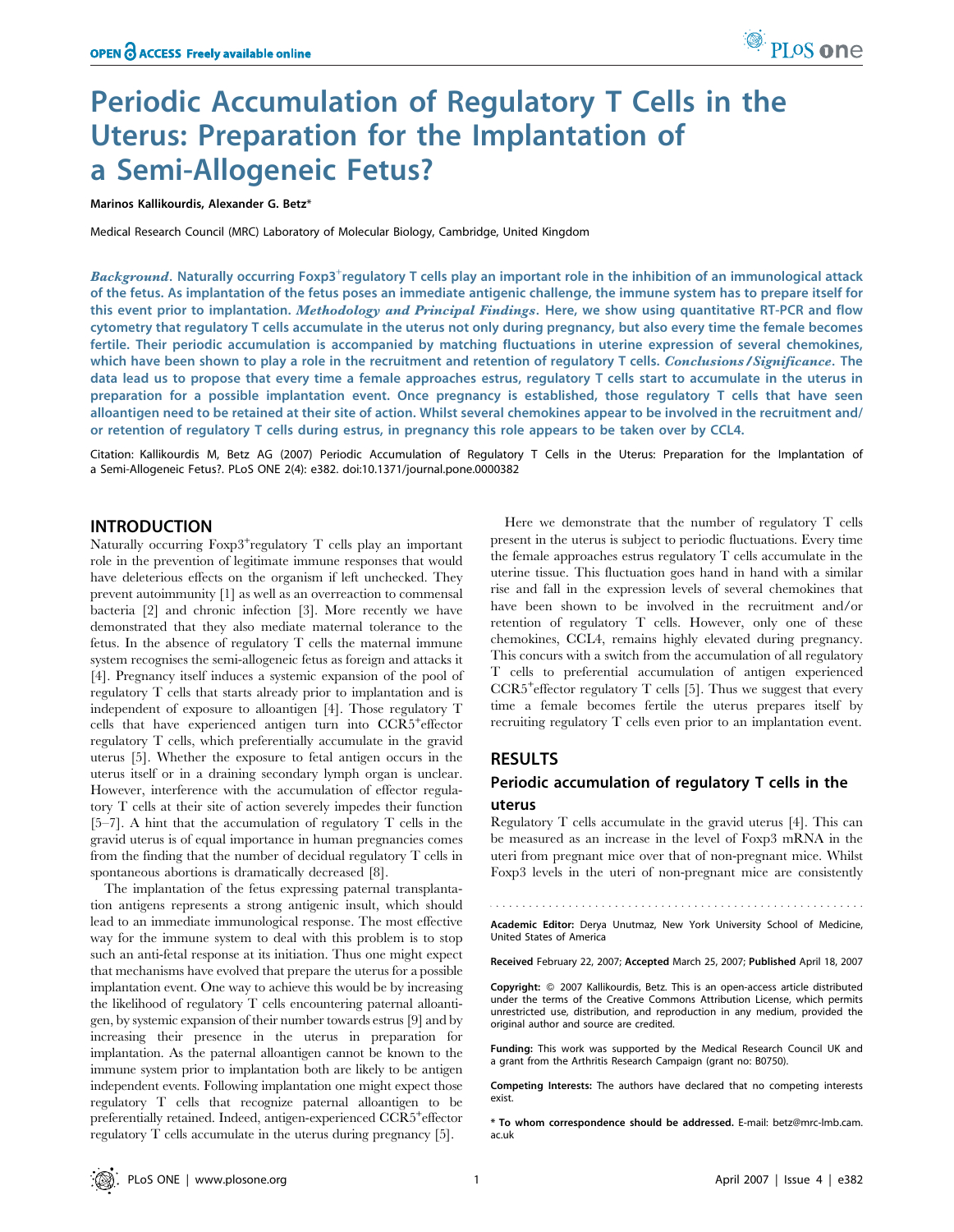lower, we observed substantial mouse-to-mouse variation. This led us to examine whether the number of regulatory T cells in the uterus fluctuates with the estrus cycle. We could distinguish the four phases of estrus by the variations in the abundance of the cell types present in vaginal lavages. Di-estrus is characterized by the presence of leukocytes and epithelial cells. This is followed by proestrus, which can be identified based on the presence of epithelial cells that are close to cornification but still have visible nuclei and cornified epithelial cells. Lavages taken during estrus contain exclusively cornified epithelial cells. The return of leukocytes amongst the cornified cells is characteristic of met-estrus [10].

In order to obtain an approximation of the number of regulatory T cells in the uterus at the various phases of the estrus cycle, we measured the level of Foxp3 mRNA in whole uterine tissue by quantitative RT-PCR (Fig. 1). We found that the uterine Foxp3 levels were lowest in di-estrus. There was a statistically significant increasing trend ( $p = 0.0005$ , post test for linear trend) in Foxp3 levels from di-estrus to estrus. The uterine Foxp3 levels at estrus and in pregnant mice were significantly elevated compared to the levels observed at di-estrus  $(p=0.0073$  and  $p=0.0065$ respectively; t test). These results show that regulatory T cells periodically accumulate in the uterus, peaking during the estrus and then declining until the next approach of estrus. If, however, the mouse becomes pregnant, the level of Foxp3 remains high, reflecting a more long-term accumulation of these cells in the uterus. As we did not correct for variations in uterine size, the levels of Foxp3 might be an underestimate of regulatory T cell numbers during estrus as uteri approaching this phase are substantially enlarged. The same applies in the case of pregnancy. Thus the periodic accumulation of regulatory T cells might be even more pronounced than our data suggest.



Figure 1. Variation of Foxp3 expression in the uterus during the mouse estrus cycle and pregnancy. Relative levels of Foxp3 were determined by quantitative RT-PCR performed on total uterine mRNA. Uteri were isolated from non-pregnant or pregnant mice at E10.5 (midgestation). The estrus cycle phase of non-pregnant mice was determined by vaginal smear and mice were categorised into 4 groups, according to their estrus cycle phase. Foxp3 levels for the 4 phases are shown in chronological order and compared to the levels in pregnant mice. Each point corresponds to one animal. Horizontal bars represent the mean of each data set. Dotted lines indicate the maximal and minimal values detected for pregnant mice. The red line indicates the linear trend (linear regression, displayed on logarithmic scale) for the phases approaching estrus. The experiment was performed on 37 nonpregnant and 10 pregnant mice. HPRT mRNA expression levels were used for normalisation. PCR assays were performed in triplicate. doi:10.1371/journal.pone.0000382.g001

## Chemokine expression in the uterus

Several chemokines have been reported to be expressed in the uterus at the various stages of the estrus cycle and during pregnancy. As we are mainly interested in the recruitment and retention of regulatory T cells to the uterus we restricted our analysis to CCL3, CCL4, CCL5, CCL22 and CX3CL1, all of which have been implicated in the regulation of T cell trafficking. CX3CL1 has been shown to be expressed in glandular epithelial cells [11] and decidual stroma [12]. It is thought to be involved in the adhesion of T cells to endothelial cells [13] and its receptor, CX3CR1 can be detected on regulatory T cells [14]. CCL22 is the ligand for CCR4 [15] and has been shown to recruit both activated T cells [16] and regulatory T cells [17,18]. It is expressed by the uterine epithelium and decidualized stroma [19]. CCL3, CCL4, CCL5 are all ligands of CCR5, which is expressed on both pro-inflammatory effector T cells [5,20] and effector regulatory T cells [5]. These chemokines are expressed by glandular epithelium, endothelium and stromal cells [12,19,21–23].

To examine variations in the uterine expression of these chemokines during the estrus cycle and pregnancy, we measured the mRNA levels of the same set of uteri used for the Foxp3 analysis. In about half of the samples the mRNA levels for CCL5 was below the limit of detection (data not shown) hindering a detailed statistical analysis. All the other chemokines exhibited a statistically significant rising trend from di-estrus to estrus (CCL3:  $p = 0.01$ , CCL4:  $p = 0.019$ , CCL22:  $p = 0.017$  and CX3CL1:  $p = 0.004$ ; post test for linear trend).

Whilst the expression of all these chemokines was elevated during estrus compared to di-estrus (Fig. 2a–d), with similar linear trends (Fig. 3a), only CCL4 retained a statistically significantly elevated expression ( $p<0.0001$ ; t-test) during pregnancy (Fig. 2b). This is reflected in the steep slope of the linear trend from di-estrus to pregnancy (Fig. 3b), which is highly significant for CCL4  $(p<0.0001$ , post test for linear trend).

# Accumulation of effector regulatory T cells in the gravid uterus

There is a direct correlation between the level of uterine CCL4 expression and the presence of regulatory T cells as reflected by the Foxp3 level. This is highlighted by the almost identical rising trends from di-estrus to pregnancy (Fig. 3c and d), which in both cases are highly significant  $(p<0.0001$ , post test for linear trend). The shift from the elevated expression of multiple chemokines during estrus to the elevated expression of only CCL4 during pregnancy (Fig. 2) might cause a change in the type of cell recruited and/or retained. Indeed, we found that during estrus only half of the regulatory T cells in the uterus were  $CCR5^+$ (Fig. 3e) whereas we regularly found more than 70% of regulatory  $\widetilde{T}$  cells in the gravid uterus expressing  ${\rm CCR5}^+$  (Fig. 3f). Furthermore, the total number of CCR5<sup>+</sup>regulatory T cells in the uterus as a proportion of all uterine cells increases significantly **(Fig. 3i)** ( $p = 0.036$ ; non parametric test). Both, at estrus and E10.5 of pregnancy, over 90% of CD4+CD25+cells are Foxp3<sup>+</sup>(Fig. 3g and h), confirming that the vast majority of the cells are indeed regulatory T cells rather than freshly induced proinflammatory effector T cells. Considering that the uterus also increases substantially in size during pregnancy, the increase in CCR5<sup>+</sup> regulatory T cells is even more marked.

When plotted in temporal sequence, the fluctuations in Foxp3, CCL3, CCL4 fit a sinusoidal curve peaking at estrus and with a minimum at di-estrus (Fig. 4a–c). It is noteworthy that this is not the case for the other three chemokines examined (Fig. 4d–f). This excludes that the fluctuations observed are a simple reflection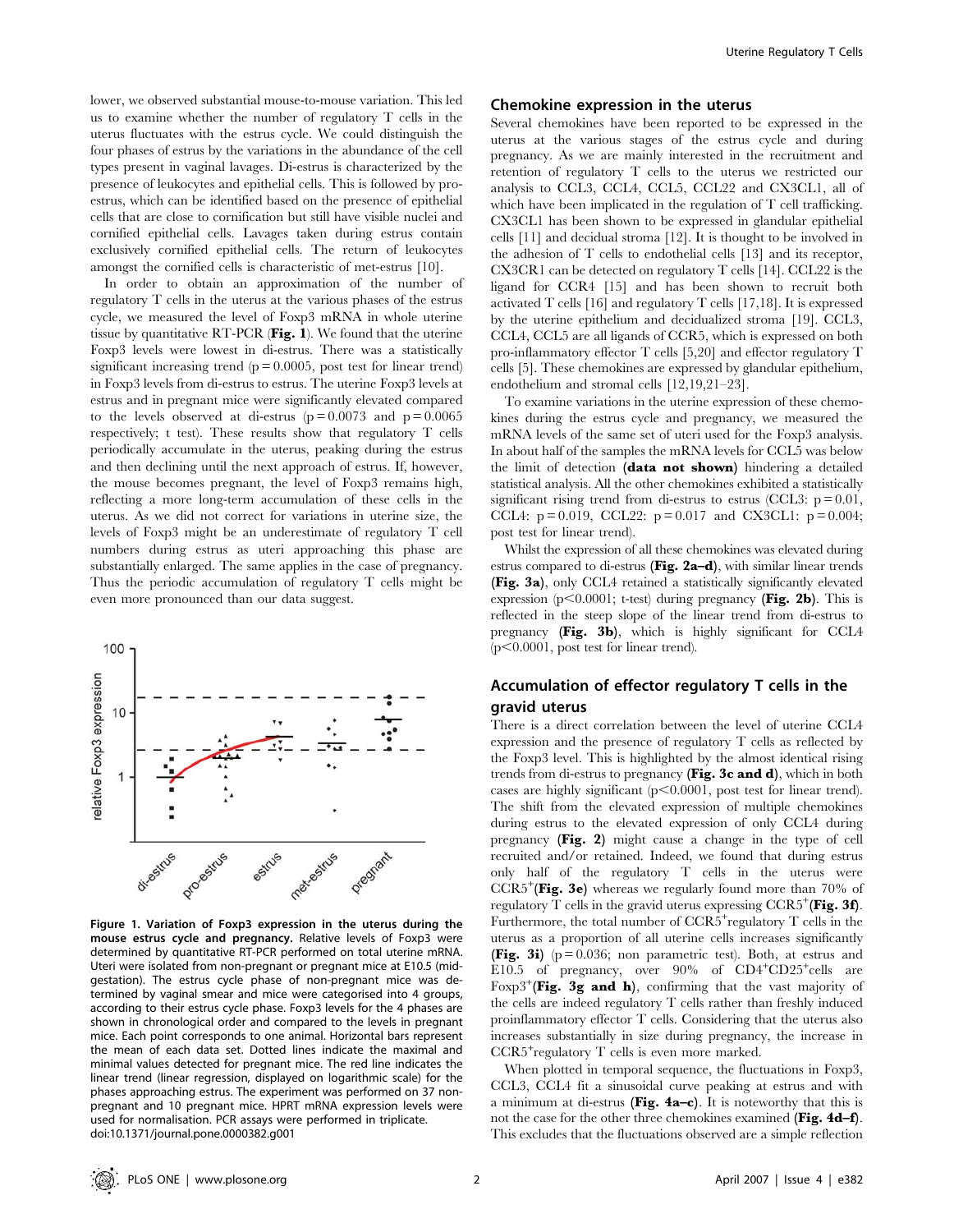

Figure 2. Variation of chemokine expression in the uterus during the mouse estrus cycle and pregnancy. Relative levels of (a) CCL3, (b) CCL4, (c) CCL22 and (d) CX3CL1 were determined by quantitative RT-PCR performed on total uterine mRNA, normalised to HPRT on the same sample set used in Fig. 1. Levels for the 4 estrus cycle phases are shown in chronological order and compared to the levels in pregnant mice. Each point corresponds to one animal. Horizontal bars represent the mean of each data set. Dotted lines indicate the maximal and minimal values detected for pregnant mice.

doi:10.1371/journal.pone.0000382.g002

of fluctuations in HPRT levels, which were used for normalisation of the samples.

# **DISCUSSION**

The fetus represents a semi-allograft and thus a strong antigenic insult. Given the importance of placental implantation for mammalian propagation this is far from an ideal scenario from an immunological perspective. Indeed, it might be the reason why regulatory T cells have evolved in the first place [24]. The expansion of the regulatory T cell pool during pregnancy starts before implantation [4]. This might be the way by which the immune system attempts to enhance the likelihood that a particular set of paternal alloantigens can be detected by regulatory T cells. According to this hypothesis, regulatory T cells first expand in number so as to increase the chance that paternally-derived alloantigens will be recognized. Once this has occurred, the emphasis switches to the retention of those regulatory T cells that have been activated by the alloantigen, at their site of action [6,7]. In the case of pregnancy this is most likely the uterus [5].

Our data shows that the uterine expression of all chemokines analyzed displays periodic variation peaking around estrus (Fig. 4). This is in agreement with the notion that chemokines are involved in the remodelling of the uterine architecture and cell composition during the estrus cycle [19,25]. All these chemokines are also involved in T cell recruitment and retention [15]. Interestingly, all three ligands (CCL3, CCL4, CCL5) for CCR5 are expressed at an elevated level during estrus. CCR5 is expressed by the effector arm of both pro-inflammatory and regulatory T cells [5,20]. It is tempting to speculate that this can lead to an accumulation of both cell types during estrus. Under favourable health conditions the balance between regulatory T cells to proinflammatory T cells would be in favour of the regulatory cells (Fig. 3 g and h) [4,8] and indeed we can measure this in the form of a significant increase in Foxp3 mRNA in the uterus (Fig. 1).

In contrast, during an infection pregnancy might become an undesirable high-risk event. This is particularly the case when the urogenital tract is affected [26]. In this scenario the prevention of an implantation of the fetus might be of advantage for the mother [27]. The recruitment of abundant pro-inflammatory CCR5<sup>+</sup>effector T cells to the uterus would be likely to lead to a loss of tolerance. Indeed, an experimentally induced increase in proinflammatory CCR5<sup>+</sup>effector T cells has been demonstrated to cause an increase in abortions [20].

All the chemokines analyzed have the potential to influence the accumulation of regulatory T cells in the uterus during estrus, as their corresponding receptors are expressed on regulatory T cells [5–7,14,17–18]. However, CCL4 is the only chemokine with elevated expression during pregnancy. Given the fact that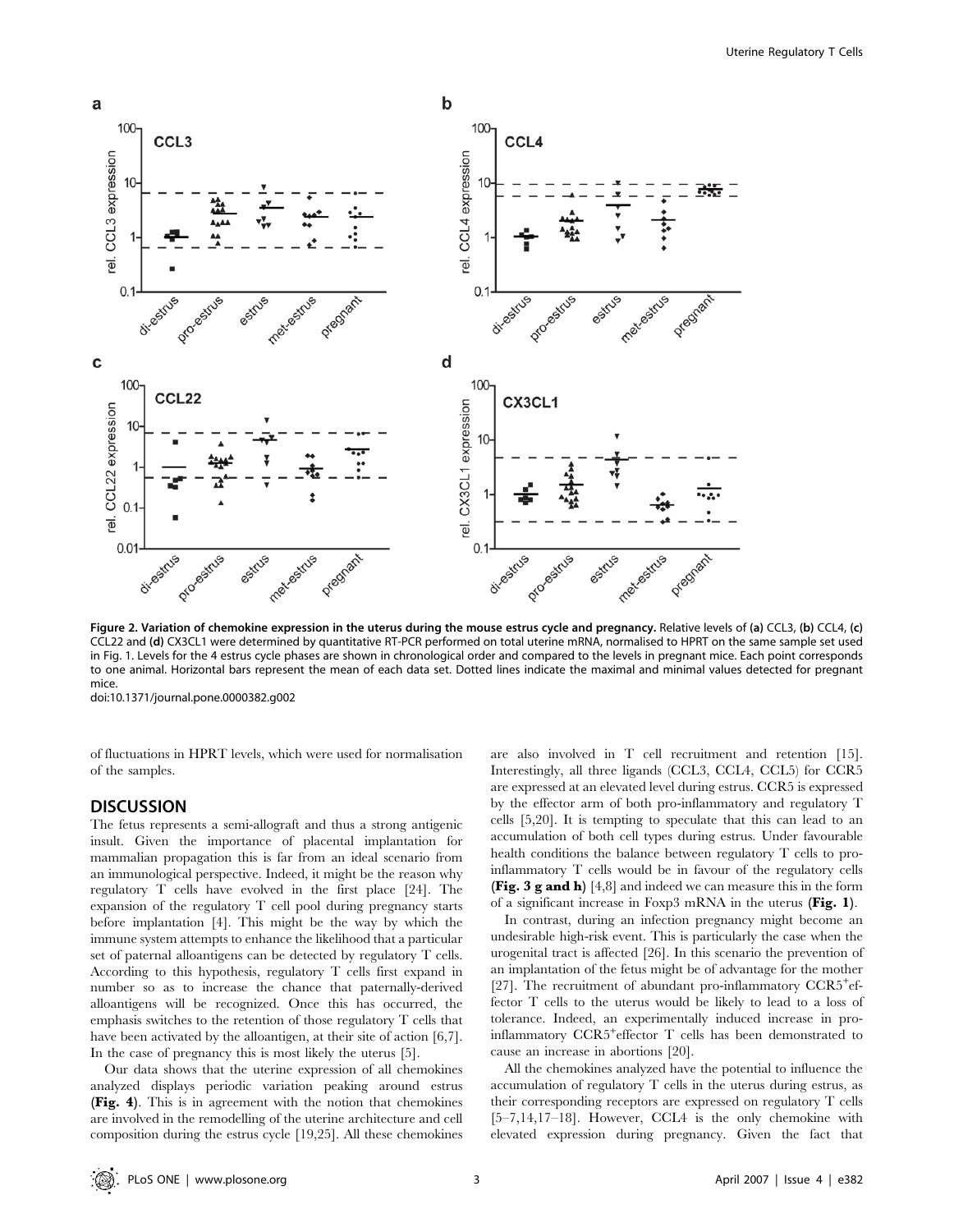Uterine Regulatory T Cells



Figure 3. Chemokine fluctuation approaching estrus and pregnancy. Linear trends for the fluctuation of chemokine expression levels (same sample set used in Figs. 1 and 2) during (a) the phases approaching estrus (diestrus>pro-estrus>estrus) and (b) the phases approaching estrus and pregnancy. (c,d): Linear trends for the fluctuation of (c) Foxp3 and (d) CCL4 expression levels during the phases approaching estrus and pregnancy. Dots represent the mean of each data set. Dotted curves represent the 95% confidence interval of the trend line. (e–i) CCR5 regulatory T cells in the uterus of mice at estrus or at mid-gestation. n = 3 for estrus, each sample pooled from 3 mice; n = 5 for pregnant, one mouse per sample. Uterine cells were isolated from C57BL/6 mice (e,g) at estrus or (f,h) at E10.5 (mid-gestation) after allogeneic mating and analyzed by FACS for the expression of (e,f) CD4, CD25 and CCR5 or (g,h) CD4, CD25 and Foxp3. (e,f) Plots show CD25 and CCR5 surface expression for all CD4<sup>+</sup> gated cells. Number in top right corner denotes the percentage of CCR5<sup>+</sup>cells amongst CD4<sup>+</sup>CD25<sup>+</sup>cells. 1×10<sup>6</sup> 'total' uterine cells collected; all CD4<sup>+</sup>cells shown. (g,h) Histograms show intracellular Foxp3 stain in (red) CD4<sup>+</sup>CD25<sup>+</sup>or (blue) CD4<sup>+</sup>CD25<sup>-</sup> cells. Representative samples are shown. (i) Uterine cells from C57BL/6 mice at estrus or at E10.5 of allogeneic pregnancy were analyzed by FACS. The percentage of CD4+CD25+CCR5+cells amongst all uterine cells is shown.

doi:10.1371/journal.pone.0000382.g003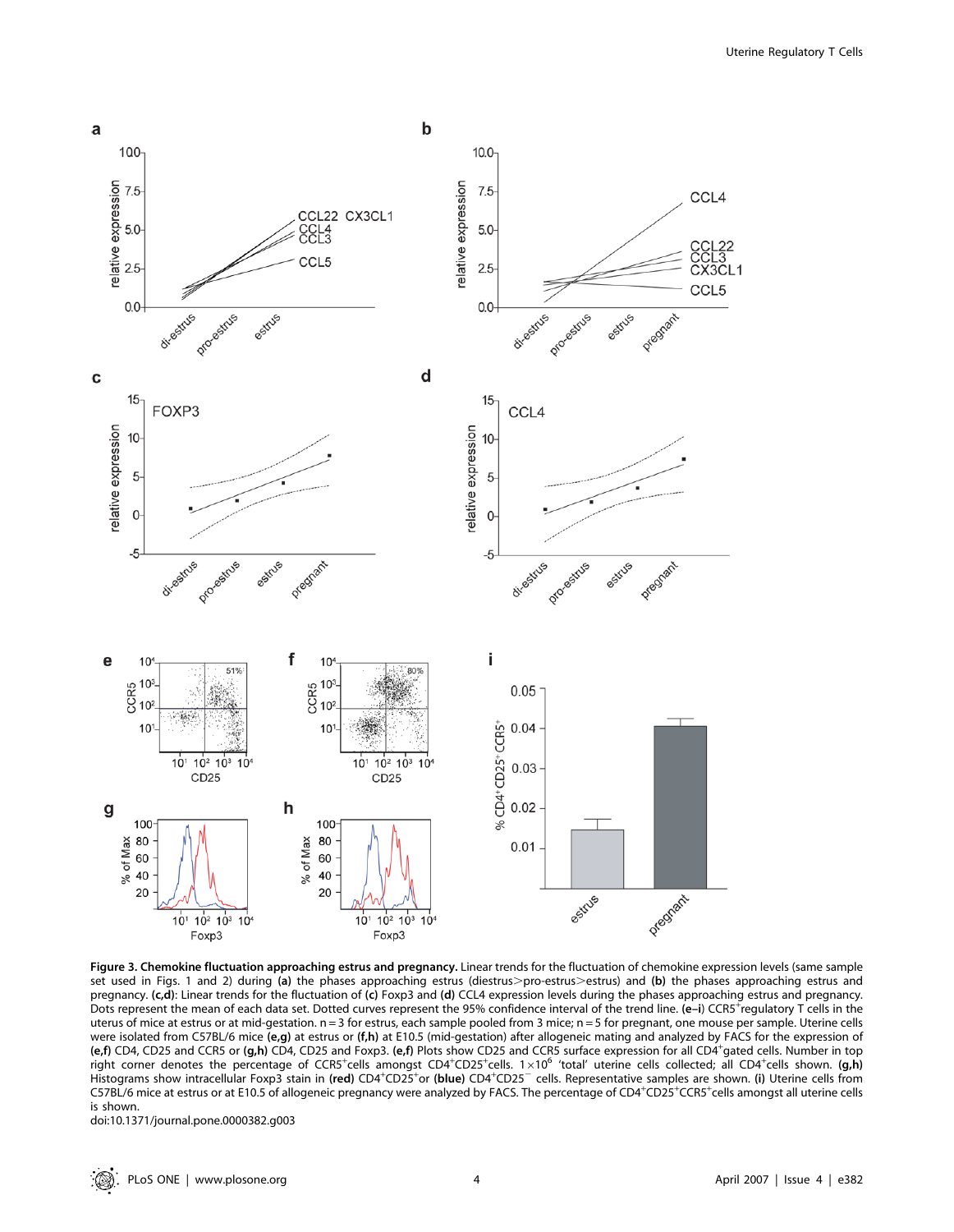

Figure 4. Foxp3 and chemokine expression level fluctuations during the estrus cycle and pregnancy. Plots of the variation of the mean relative expression of Foxp3, CCL3, CCL4, CCL5, CCL22 and CX3CL1 during the estrus cycle phases and pregnancy (same sample set used in Figs. 1 and 2). Estrus cycle phases are arranged in chronological order: (d) diestrus>(p) pro-estrus>(e) estrus>(m) met-estrus>(d) diestrus etc. After 2 full cycles, a cycle were estrus is followed by (P) pregnancy is shown. Dots represent the mean of each data set. Sinusoidal functions (black lines) were fitted to the estrus cycle data (see methods). In the cases where the sinusoidal function did not fit the data, a line connecting the means is shown (red line). Dotted lines join the mean of the estrus phase of the last cycle with the mean of the levels detected during pregnancy. doi:10.1371/journal.pone.0000382.g004

alloantigen-experienced effector regulatory T cells express CCR5 [5–6], it is likely that CCL4 is responsible for the retention of these cells in the gravid uterus [5].

Our data show that every time a female becomes fertile regulatory T cells start to accumulate in the uterus. Regulatory T cells may be actively recruited to the uterus in order to be exposed to paternal alloantigen upon implantation. Those regulatory T cells that recognize paternal alloantigen become activated, upregulate CCR5 and thus are retained in the uterus. Alternatively the expression of these chemokines might be in preparation for the passive accumulation by preferential recruitment and/or retention of those regulatory T cells that encounter paternal alloantigen in the draining lymph nodes, become activated and up-regulate CCR5. In this scenario the accumulation of regulatory T cells during estrus might simply be a side effect of the uterus getting ready to retain those regulatory T cells that will become activated by alloantigen. Whether the cells see alloantigen in the uterus itself or get activated in the secondary lymphoid organs will be subject of future investigation.

# MATERIALS AND METHODS

#### Experimental animals

Mice were kept in specific pathogen-free conditions. All mice used in the quantitative PCR studies were of BALB/c $\times$ C57BL/6 F1 background. Mice were identified as being in di-estrus, pro-estrus,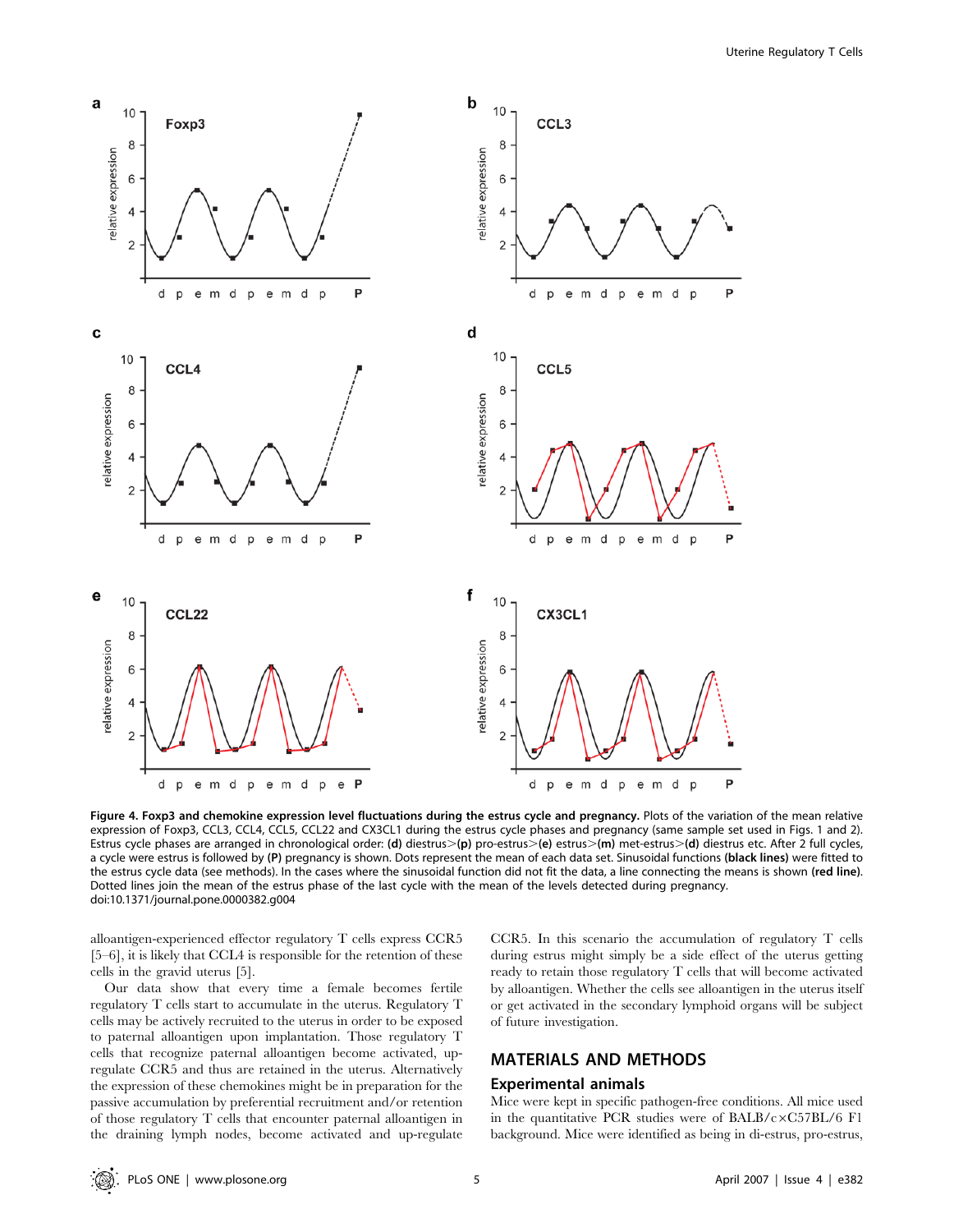estrus or met-estrus by Giemsa (Sigma-Aldrich, UK) staining of smears of vaginal lavages, as per manufacturer's instructions [10]. C57BL/6 females were used for the 'estrus versus pregnant' comparison in which the pregnant mice were allogeneically mated by BALB/c males.

#### Preparation of uterine tissue

Whole uteri were separated from surrounding tissue (including fetuses/placenta in the case of the pregnant mice). For flow cytometric analysis the uteri were digested in collagenase A (Roche Diagnostics, UK) for 15min according to manufacturer's instructions, washed in PBS and then gently pushed through a  $(60 \mu m)$ diameter pore size) cell strainer (BD, UK) before being resuspended in PBS/2%FCS for counting and staining. For RNA purification, the tissue was immersed in liquid nitrogen, pulverized and re-suspended in RNA lysis buffer. Total RNA was prepared using RNeasy kit (Qiagen, UK) incl. on-column DNase digestion, according to manufacturer's instructions.

## Quantitative real-time RT-PCR

cDNA was synthesized using SuperscriptII RT (Invitrogen, UK), with random hexamer primers, as per manufacturer's instructions. Real time PCR was performed using Taqman universal PCR master mix (Applied Biosystems, UK) and primers and a fluorescent TaqMan probe specific for each gene analyzed or HPRT (used for normalization). An ABI prism 7700 sequence detection system was used for 45 cycles of PCR. PCRs were set up at least in triplicate. The sequences were: Foxp3 primers as in [28], CCL3 primers: 5'-CCA AGT CTT CTC AGC GCC ATA-3' and 5'-GAT GAA TTG GCG TGG AAT CTT C-3'; CCL3-probe: 5'-FAM-AGC TGA CAC CCC GAC TGC CTG C-TAMRA-3'; CCL4-primers: 5'-TGC TCG TGG CTG CCT TCT-3' and 5'-CTG CCG GGA GGT GTA AGA GA-3'; CCL4-probe: 5'-FAM-TGC TCC AGG GTT CTC AGC ACC AAT G-TAMRA-3': CCL5-primers: 5'-CTG TCA TCG CTT GCT CTA GTC CTA-3' and 5'-CGG ATG GAG ATG CCG ATT T-3'; CCL5-probe: 5'-FAM-ATC CCC TAC TCC CAC TCC GGT CCT G-TAMRA-3', CCL22-primers 5'-CAG GTC CCT ATG GTG CCA AT-3' and 5'-AAC GTG ATG GCA GAG

## **REFERENCES**

- 1. Itoh M, Takahashi T, Sakaguchi N, Kuniyasu Y, Shimizu J, et al. (1999) Thymus and autoimmunity: production of CD25+CD4+naturally anergic and suppressive T cells as a key function of the thymus in maintaining immunologic self-tolerance. J Immunol 162: 5317–5326.
- 2. Coombes JL, Robinson NJ, Maloy KJ, Uhlig HH, Powrie F (2005) Regulatory T cells and intestinal homeostasis. Immunol Rev 204: 184–194.
- 3. Rushbrook SM, Ward SM, Unitt E, Vowler SL, Lucas M, et al. (2005) Regulatory T cells suppress in vitro proliferation of virus-specific CD8+T cells during persistent hepatitis C virus infection. J Virol 79: 7852–7859.
- 4. Aluvihare VR, Kallikourdis M, Betz AG (2004) Regulatory T cells mediate maternal tolerance to the fetus. Nat Immunol 5: 266–271.
- 5. Kallikourdis M, Andersen KG, Welch KA, Betz AG (2006) Alloantigenenhanced accumulation of CCR5+'effector' regulatory T cells in the gravid uterus. Proc Natl Acad Sci U S A, Epub Dec 29, 10.1073/pnas.0604268104.
- 6. Wysocki CA, Jiang Q, Panoskaltsis-Mortari A, Taylor PA, McKinnon KP, et al. (2005) Critical role for CCR5 in the function of donor CD4+CD25+regulatory T cells during acute graft-versus-host disease. Blood 106: 3300–7.
- 7. Yurchenko E, Tritt M, Hay V, Shevach EM, Belkaid Y, et al. (2006) CCR5 dependent homing of naturally occurring CD4+regulatory T cells to sites of Leishmania major infection favors pathogen persistence. J Exp Med 203: 2451–2460.
- 8. Sasaki Y, Sakai M, Miyazaki S, Higuma S, Shiozaki A, et al. (2004) Decidual and peripheral blood CD4+CD25+regulatory T cells in early pregnancy subjects and spontaneous abortion cases. Mol Hum Reprod 10: 347–353.
- 9. Arruvito L, Sanz M, Banham AH, Fainboim L (2007) Expansion of CD4+CD25+and FOXP3+Regulatory T Cells during the Follicular Phase of

GGT G-3; CCL22-probe: 5'-FAM-AAG ACA GTA TCT GCT GCC AGG ACT ACA TCC G-TAMRA-3' HPRT-primers: 5'-TTA AGC AGT ACA GCC CCA AAA TG-3' and 5'-CAA ACT TGT CTG GAA TTT CAA ATC C-3' and HPRT probe: 5'-VIC-CCT TTT CAC CAG CAA GCT TGC AAC CTT A-TAMRA-3'. CX3CL1 mRNA quantitation was performed using a CX3CL1 TaqMan Gene Expression Assay (Mm00436454) (Applied Biosystems, UK).

## Flow cytometric analysis

Cells were labelled with fluorescein isothiocyanate (FITC)-anti-CD25 (7D4), phycoerythrin (PE)-anti-CCR5 (C34-3448), (Cy) anti-CD4 (L3T4)(H129.19) and analyzed on a FACScan. Phycoerythrin (PE)-Rat IgG2c was used as isotype control for the CCR5 stain (all antibodies were purchased from BD, UK). Foxp3 intracellular staining was performed using (PE)-anti-Foxp3 kit (eBiosciences, US) after permeabilisation of the surface stained cells according to manufacturer's instructions.

## Statistical analysis

All statistical analysis was performed using the Prism package (Graphpad, US). Trendlines were fitted by linear regression. Sinusoidal functions of the fluctuations during the estrus cycle were constrained by assuming the period to be equal to 1 full estrus cycle, the amplitude to be equal to half the maximal variation of the mean value during one full cycle, and the baseline to be equal to the lowest value of the mean during one full cycle plus one amplitude

## ACKNOWLEDGMENTS

We wish to thank Dr A. Edwards for useful discussions and Kristian G. Andersen for help with the analysis of data and critical reading of the manuscript.

## Author Contributions

Conceived and designed the experiments: AB MK. Performed the experiments: MK. Analyzed the data: AB MK. Wrote the paper: AB MK.

the Menstrual Cycle: Implications for Human Reproduction. J Immunol S 178: 2572–2578.

- 10. Short DJ, Woodnott DP (1969) The IAT Manual of Laboratory Animal Practice and Techniques. 2nd edition. London: Crosby Lockwood & Son Ltd. pp 342–347.
- 11. Watanabe M, Shimoya K, Zhang Q, Temma-Asano K, Kimura T, et al. (2006) The expression of fractalkine in the endometrium during the menstrual cycle. Int J Gynaecol Obstet 92: 242–247.
- 12. Red-Horse K, Drake PM, Gunn MD, Fisher SJ (2001) Chemokine ligand and receptor expression in the pregnant uterus: reciprocal patterns in complementary cell subsets suggest functional roles. Am J Pathol 159: 2199–2213.
- 13. Papadopoulos EJ, Sassetti C, Saeki H, Yamada N, Kawamura T, et al. (1999) Fractalkine, a CX3C chemokine, is expressed by dendritic cells and is upregulated upon dendritic cell maturation. Eur J Immunol 29: 2551–2559.
- 14. Fontenot JD, Rasmussen JP, Williams LM, Dooley JL, Farr AG, et al. (2005) Regulatory T cell lineage specification by the forkhead transcription factor foxp3. Immunity 22: 329–341.
- 15. Mantovani A (1999) The chemokine system: redundancy for robust outputs. Immunol Today 20: 254–257.
- 16. Tang HL, Cyster JG (1999) Chemokine Up-regulation and activated T cell attraction by maturing dendritic cells. Science 284: 819–822.
- 17. Iellem A, Mariani M, Lang R, Recalde H, Panina-Bordignon P, et al. (2001) Unique chemotactic response profile and specific expression of chemokine receptors CCR4 and CCR8 by CD4(+)CD25(+) regulatory T cells. J Exp Med 194: 847–853.
- 18. Szanya V, Ermann J, Taylor C, Holness C, Fathman CG (2002) The subpopulation of CD4+CD25+splenocytes that delays adoptive transfer of diabetes expresses L-selectin and high levels of CCR7. J Immunol 169: 2461–2465.